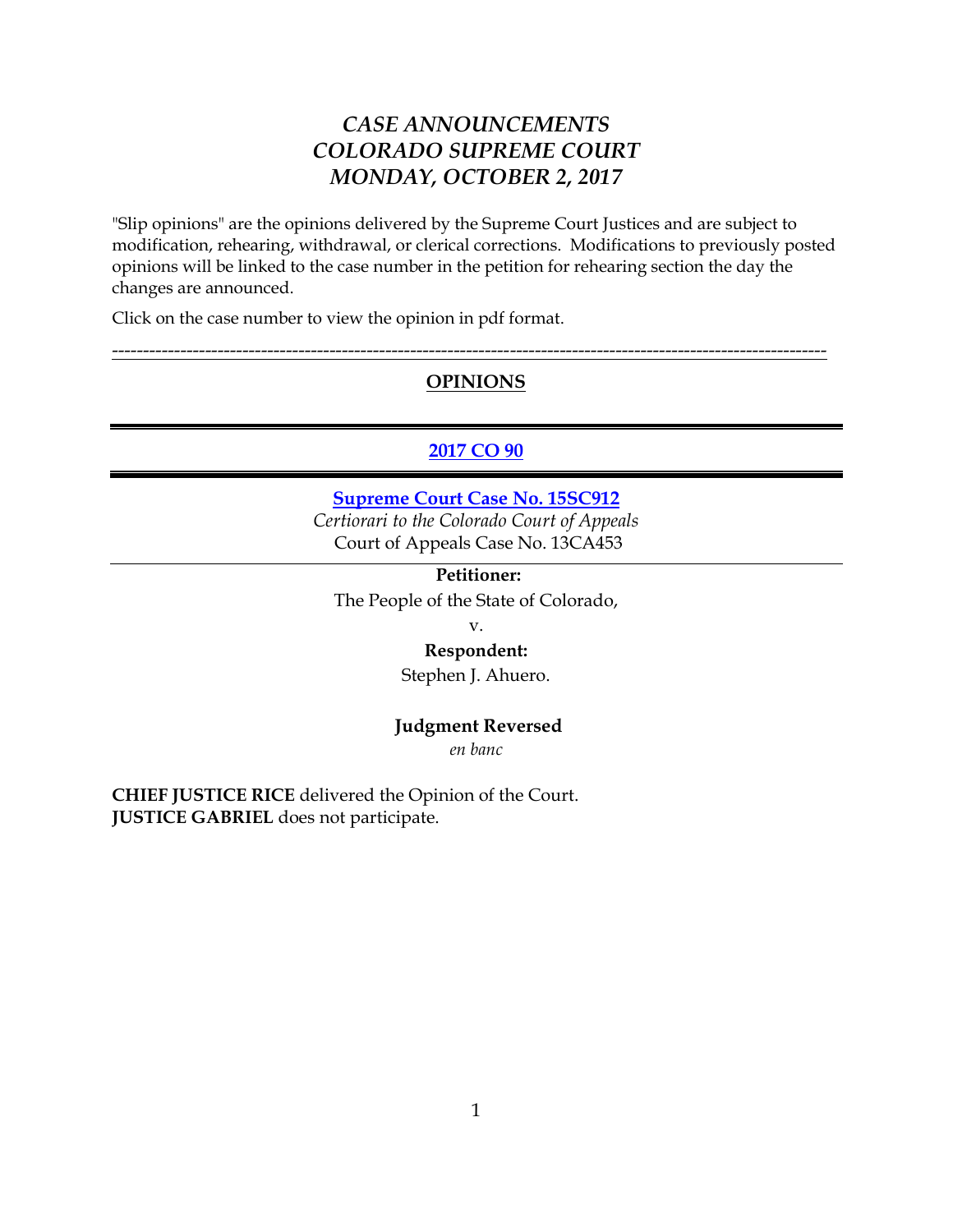#### **[2017 CO 91](https://www.courts.state.co.us/userfiles/file/Court_Probation/Supreme_Court/Opinions/2012/12SC448.pdf)**

### **[Supreme Court Case No. 12SC448](https://www.courts.state.co.us/userfiles/file/Court_Probation/Supreme_Court/Opinions/2012/12SC448.pdf)**

*Certiorari to the Colorado Court of Appeals* Court of Appeals Case No. 09CA511

**Petitioner/Cross-Respondent:** The People of the State of Colorado,

v.

**Respondent/Cross-Petitioner:**

Amber Lee Torrez.

**Judgment Affirmed in Part and Reversed in Part**

*en banc*

**JUSTICE EID** delivered the Opinion of the Court. **JUSTICE MÁRQUEZ** dissents. **JUSTICE HOOD** dissents, and **JUSTICE GABRIEL** joins in the dissent.

#### **[2017 CO 92](https://www.courts.state.co.us/userfiles/file/Court_Probation/Supreme_Court/Opinions/2017/17SA37.pdf)**

**[Supreme Court Case No. 17SA37](https://www.courts.state.co.us/userfiles/file/Court_Probation/Supreme_Court/Opinions/2017/17SA37.pdf)** *Interlocutory Appeal from the District Court* Denver District Court Case No. 16CR3757 Honorable Brian Whitney, Judge

**Plaintiff-Appellant:** The People of the State of Colorado,

v.

**Defendant-Appellee:**

Hung Van Nguyen.

#### **Order Reversed**

*en banc*

**JUSTICE EID** delivered the Opinion of the Court. **JUSTICE MÁRQUEZ** dissents, and **JUSTICE HOOD** and **JUSTICE GABRIEL** join in the dissent.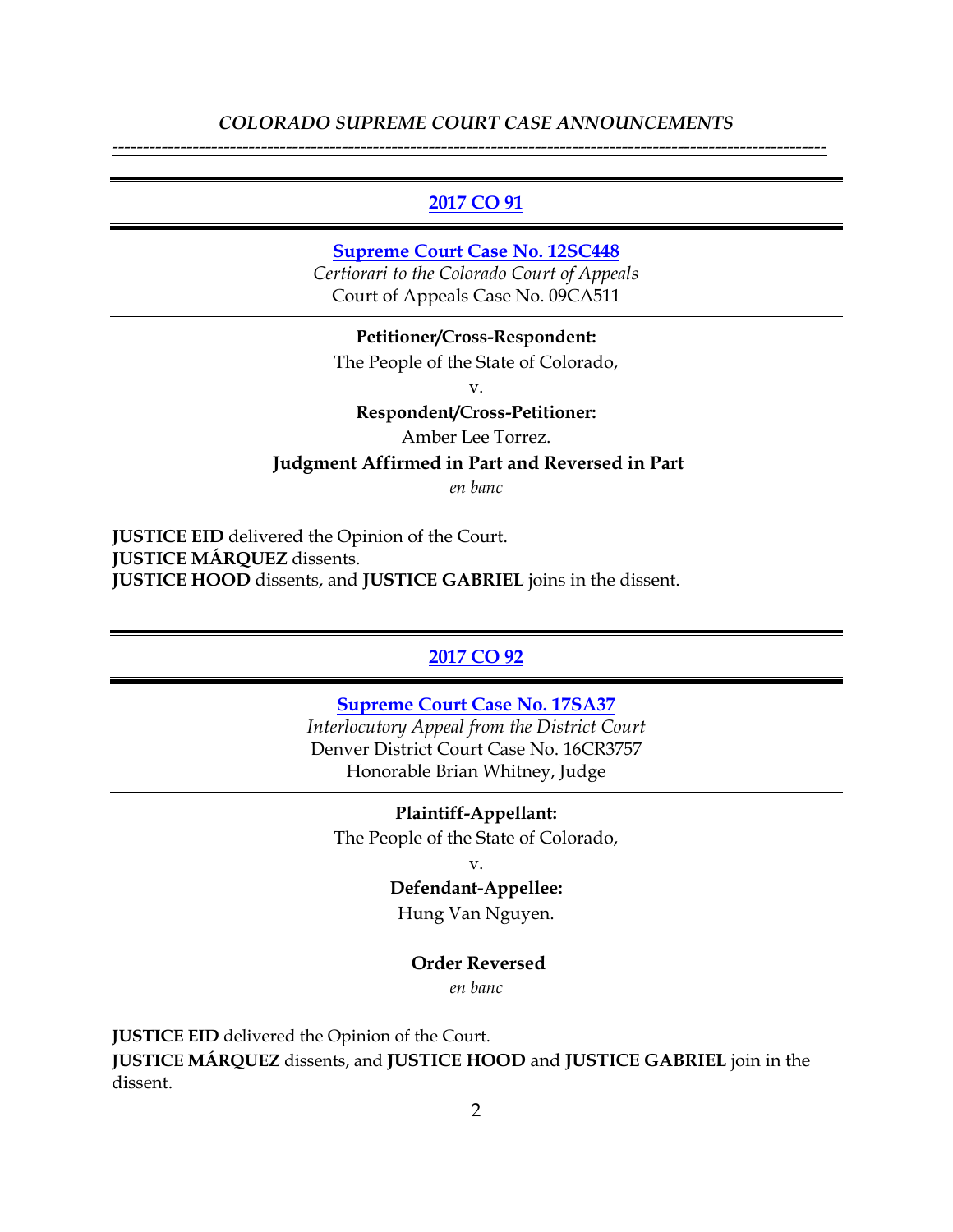#### **[2017 CO 93](https://www.courts.state.co.us/userfiles/file/Court_Probation/Supreme_Court/Opinions/2016/16SC134.pdf)**

#### **[Supreme Court Case No. 16SC134](https://www.courts.state.co.us/userfiles/file/Court_Probation/Supreme_Court/Opinions/2016/16SC134.pdf)**

*Certiorari to the Colorado Court of Appeals* Court of Appeals Case No. 14CA2033

#### **Petitioners:**

Khalil Laleh and Ali Laleh,

v.

## **Respondents:**

Gary C. Johnson and Gary C. Johnson and Associates, LLC.

## **Judgment Affirmed**

*en banc*

**JUSTICE MÁRQUEZ** delivered the Opinion of the Court.

## **[2017 CO 94](https://www.courts.state.co.us/userfiles/file/Court_Probation/Supreme_Court/Opinions/2017/17SA62.pdf)**

#### **[Supreme Court Case No. 17SA62](https://www.courts.state.co.us/userfiles/file/Court_Probation/Supreme_Court/Opinions/2017/17SA62.pdf)**

*Original Proceeding Pursuant to C.A.R. 21* Broomfield County District Court Case No. 16CV30055 Honorable Edward Charles Moss, Judge

# **In Re:**

## **Plaintiff:**

Catholic Health Initiatives Colorado d/b/a Centura Health – St. Anthony North Hospital,

#### v.

#### **Defendant:**

Earl Swensson Associates, Inc.

#### **Rule Made Absolute**

*en banc*

**JUSTICE BOATRIGHT** delivered the Opinion of the Court.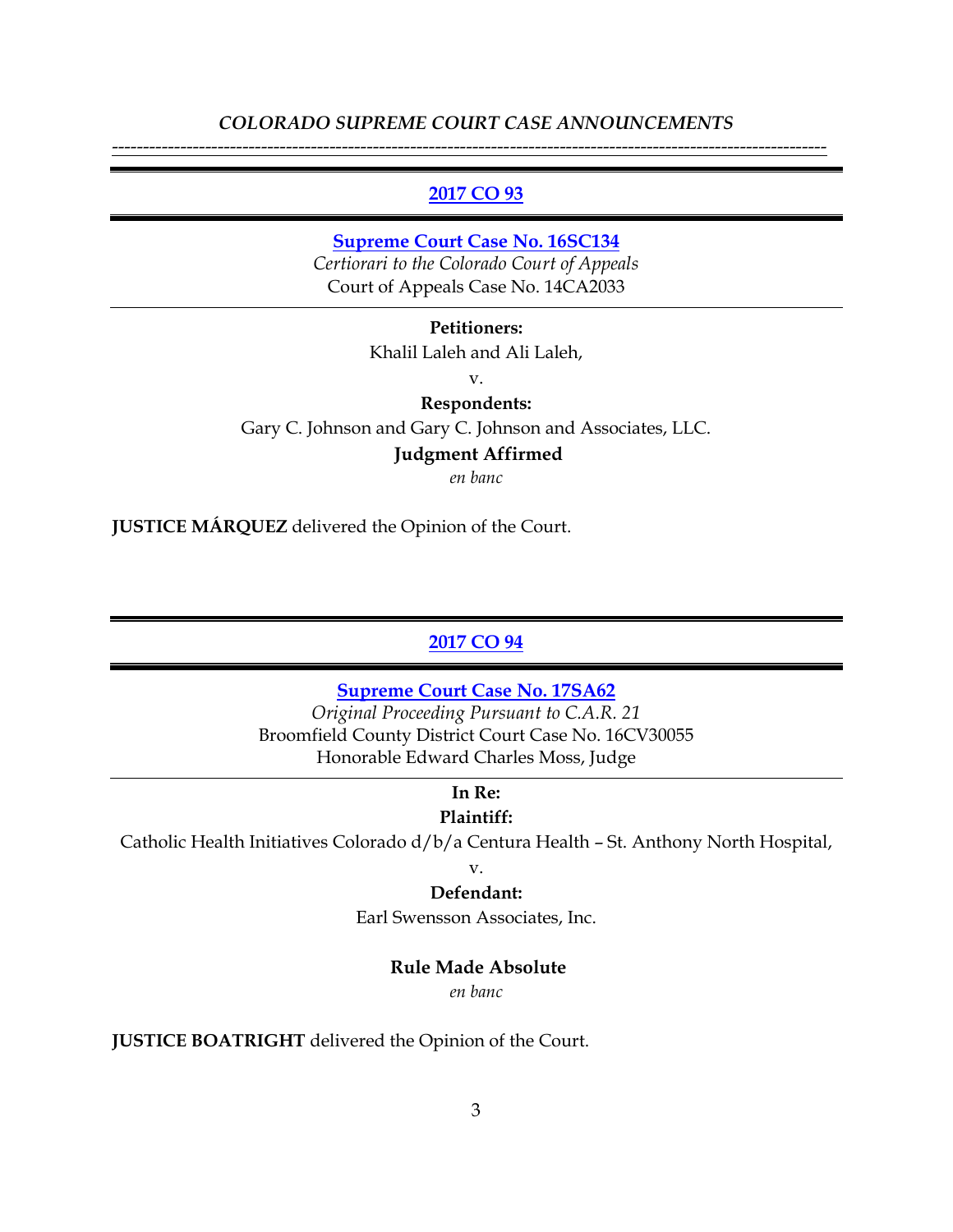#### **[2017 CO 95](https://www.courts.state.co.us/userfiles/file/Court_Probation/Supreme_Court/Opinions/2015/15SC374.pdf)**

#### **[Supreme Court Case No. 15SC374](https://www.courts.state.co.us/userfiles/file/Court_Probation/Supreme_Court/Opinions/2015/15SC374.pdf)**

*Certiorari to the Colorado Court of Appeals* Court of Appeals Case No. 14CA286

#### **Petitioner:**

Karla Pineda-Liberato,

v.

## **Respondent:**

The People of the State of Colorado.

#### **Order Affirmed in Part and Reversed in Part**

*en banc*

**JUSTICE GABRIEL** delivered the Opinion of the Court. **JUSTICE COATS** concurs in part and dissents in part, and **JUSTICE EID** joins the concurrence in part and dissent in part.

## **[2017 CO 96](https://www.courts.state.co.us/userfiles/file/Court_Probation/Supreme_Court/Opinions/2016/16SC599.pdf)**

**[Supreme Court Case No. 16SC599](https://www.courts.state.co.us/userfiles/file/Court_Probation/Supreme_Court/Opinions/2016/16SC599.pdf)**

*Certiorari to the Colorado Court of Appeals* Court of Appeals Case No. 15CA1370

#### **Petitioner:**

Ann Hardegger,

v.

#### **Respondent:**

Daniel Clark and Cheryl Clark.

#### **Judgment Affirmed**

*en banc*

**JUSTICE GABRIEL** delivered the Opinion of the Court.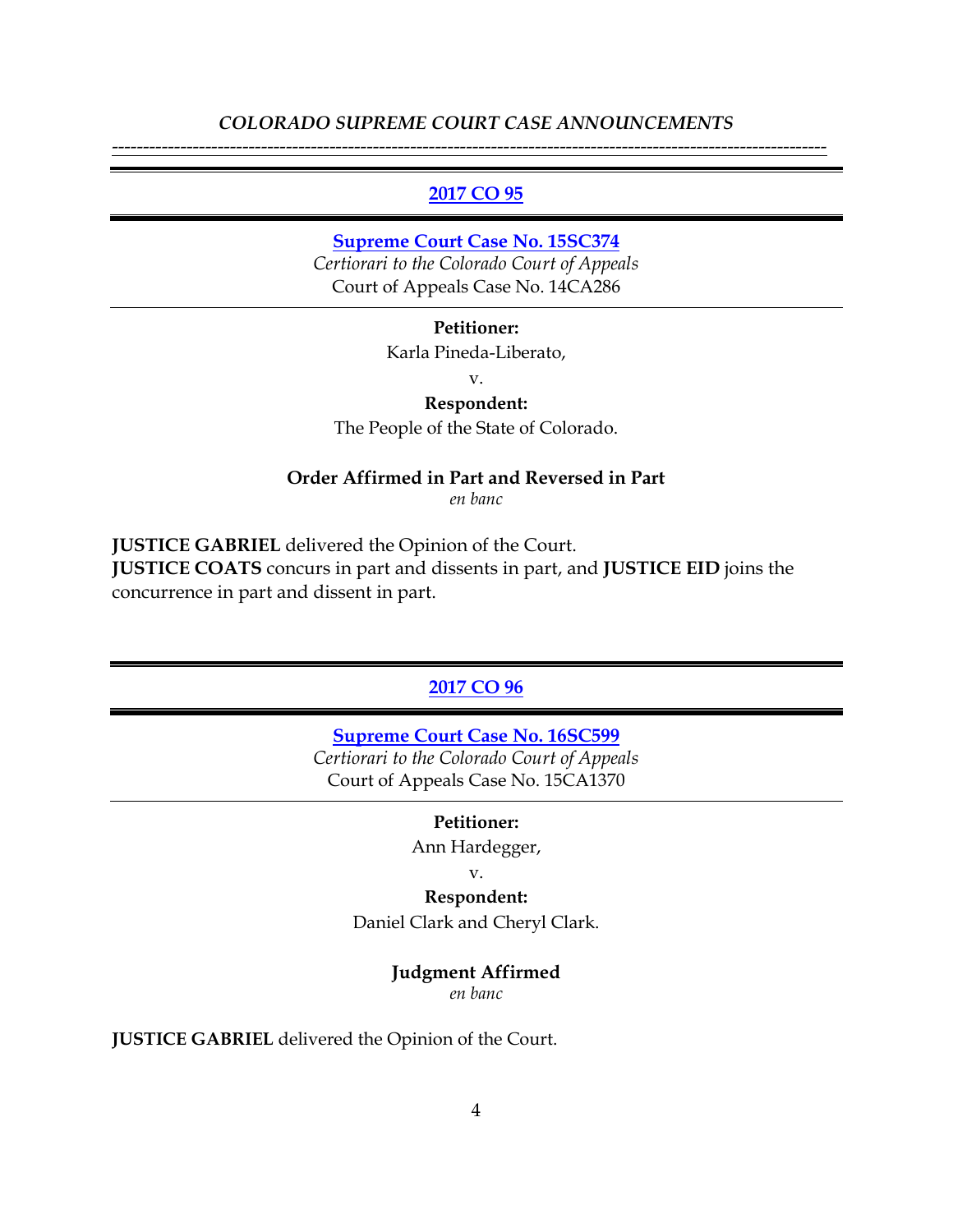## **PETITIONS FOR REHEARING**

## **2017 CO 84**

**Supreme Court Case No. 14SC699** *Certiorari to the Colorado Court of Appeals* Court of Appeals Case No. 11CA1936

**Petitioner:** The People of the State of Colorado,

v.

**Respondent:**

Priscilla Ann Rock.

**Petition for Rehearing DENIED. EN BANC.**

#### **ORIGINAL PROCEEDING PURSUANT TO C.A.R. 21**

No. 17SA248, In re Rains v Barber Weld County District Court Case No. 15CV30227 Order to Show Cause issued on September 29, 2017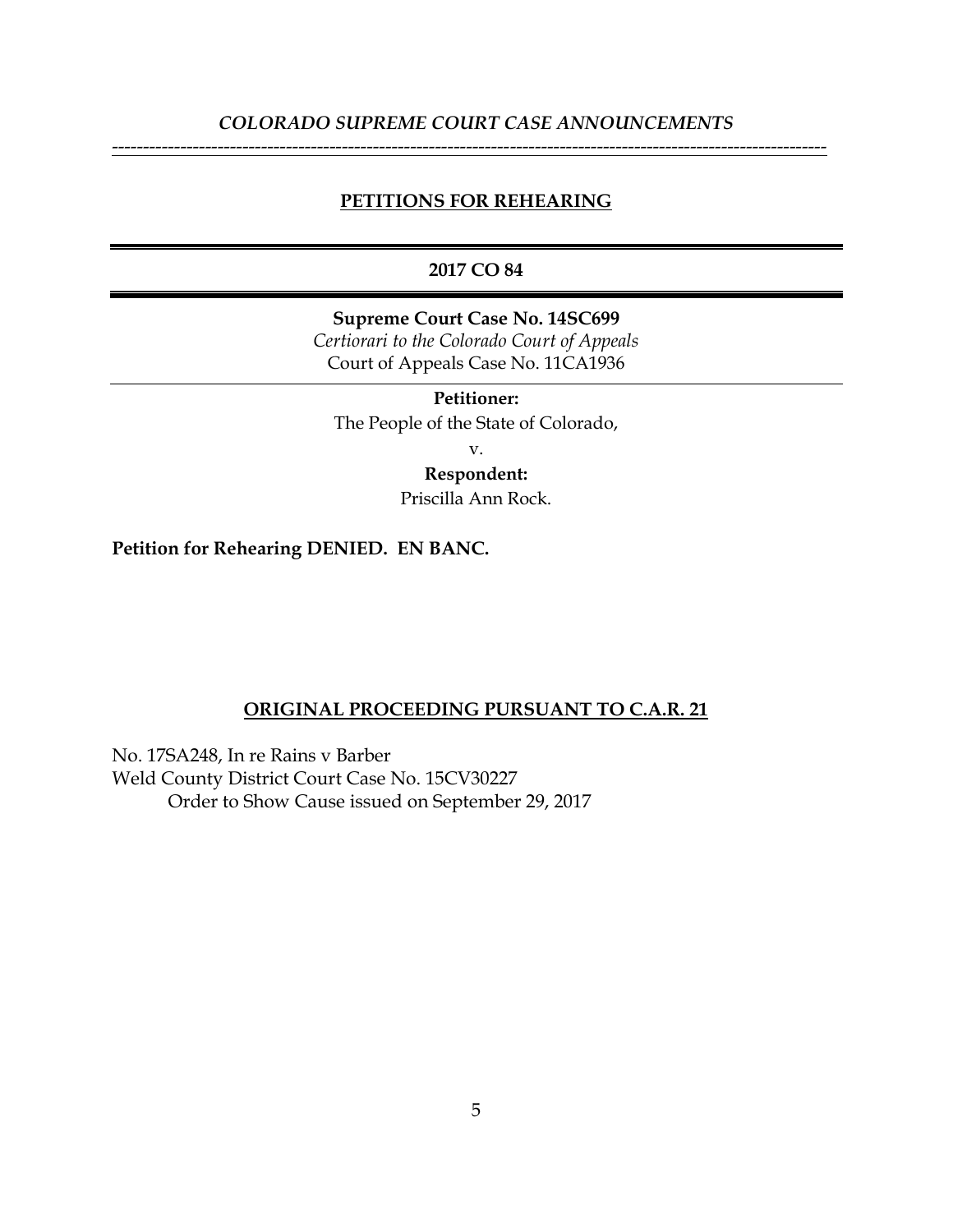-------------------------------------------------------------------------------------------------------------------

## **RULE CHANGE**

[RULE CHANGE 2017\(08\)](https://www.courts.state.co.us/userfiles/file/Court_Probation/Supreme_Court/Rule_Changes/2017/Rule%20Change%202017(08).pdf)

COLORADO RULES OF CRIMINAL PROCEDURE

Rules 4 & 9

**Amended and Adopted by the Court, En Banc, September 11, 2017, effective immediately.**

[Correction to RULE CHANGE 2017\(08\) issued September 27, 2017.](https://www.courts.state.co.us/userfiles/file/Court_Probation/Supreme_Court/Rule_Changes/2017/Correction%20to%20Rule%20Change%202017(08).pdf)

--------------------------------------------------------------------------------------------------------------------- [RULE CHANGE 2017\(09\)](https://www.courts.state.co.us/userfiles/file/Court_Probation/Supreme_Court/Rule_Changes/2017/Rule%20Change%202017(09)%20.pdf)

COLORADO RULES OF PROFESSIONAL CONDUCT

Rule 8.4

**Amended and Adopted by the Court, En Banc, September 28, 2017, effective immediately.**

# **GRANTED PETITIONS FOR WRIT OF CERTIORARI**

**No. 16SC939, Court of Appeals Case No. 13CA1114 Petitioner/Cross-Respondent:** Fernando Leyva, v. **Respondent/Cross Petitioner:** The People of the State of Colorado.

Petition for Writ of Certiorari DENIED. Cross-Petition for Writ of Certiorari GRANTED. The judgment of the Colorado Court of Appeals is vacated, and the case is remanded to the Colorado Court of Appeals for reconsideration in light of People v. Clemens, 14SC49, 2017 CO 89. EN BANC.

Whether a prospective juror who has indicated a preconceived opinion can be rehabilitated by silence following a question or questions to the entire venire.

DENIED AS TO ALL OTHER ISSUES.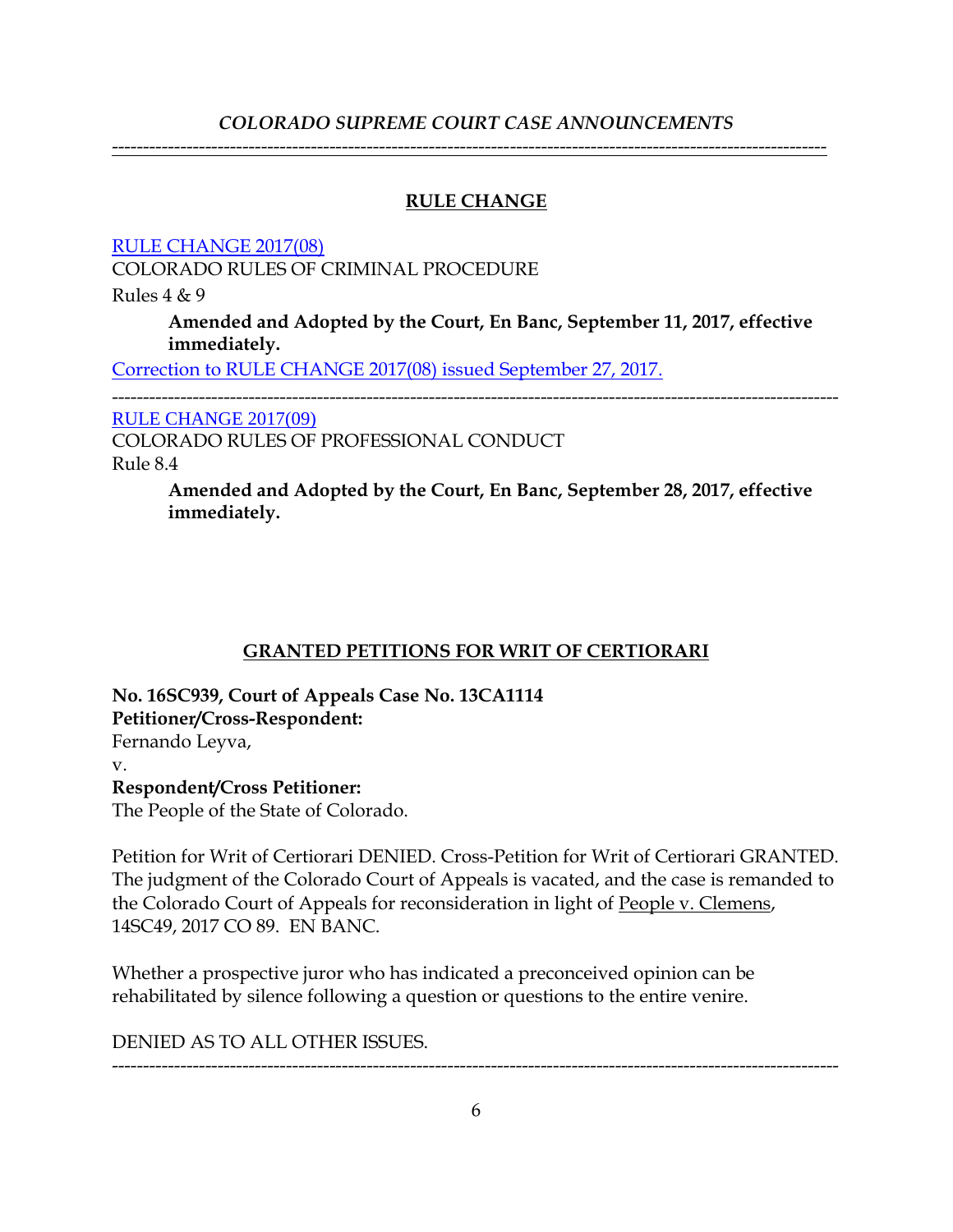## **No. 17SC61, Court of Appeals Case No. 15CA1507**

## **Petitioner:**

The People of the State of Colorado,

#### v.

**Respondent:**

Israel Chavez-Torres.

Petition for Writ of Certiorari GRANTED. EN BANC.

[REFRAMED] Whether the court of appeals erred when it held that a non-citizen defendant's allegation that plea counsel failed to advise him of the adverse immigration consequences of a guilty plea was sufficient to warrant a hearing on whether he established justifiable excuse or excusable neglect for the untimely filing of his Crim. P. 35(c) motion.

DENIED AS TO ALL OTHER ISSUES.

---------------------------------------------------------------------------------------------------------------------

## **No. 17SC139, Court of Appeals case No. 15CA965 Petitioner/Cross-Respondent:**

Denver Classroom Teachers Association,

v.

## **Respondents/Cross-Petitioners:**

School District No. 1 in the County of Denver and State of Colorado and Board of Education of School District No. 1 in the County of Denver and State of Colorado.

Petition for Writ of Certiorari DENIED. Cross-Petition for Writ of Certiorari GRANTED. EN BANC.

Whether the court of appeals improperly narrowed this Court's decision in City and County of Denver v. Denver Firefighters Local No. 858, 320 P.3d 354 (Colo. 2014), by failing to credit expansive management rights clauses and finding ambiguity where collective bargaining agreements did not expressly limit the authority to require teachers to complete ELA training as a job condition without additional compensation.

DENIED AS TO ALL OTHER ISSUES.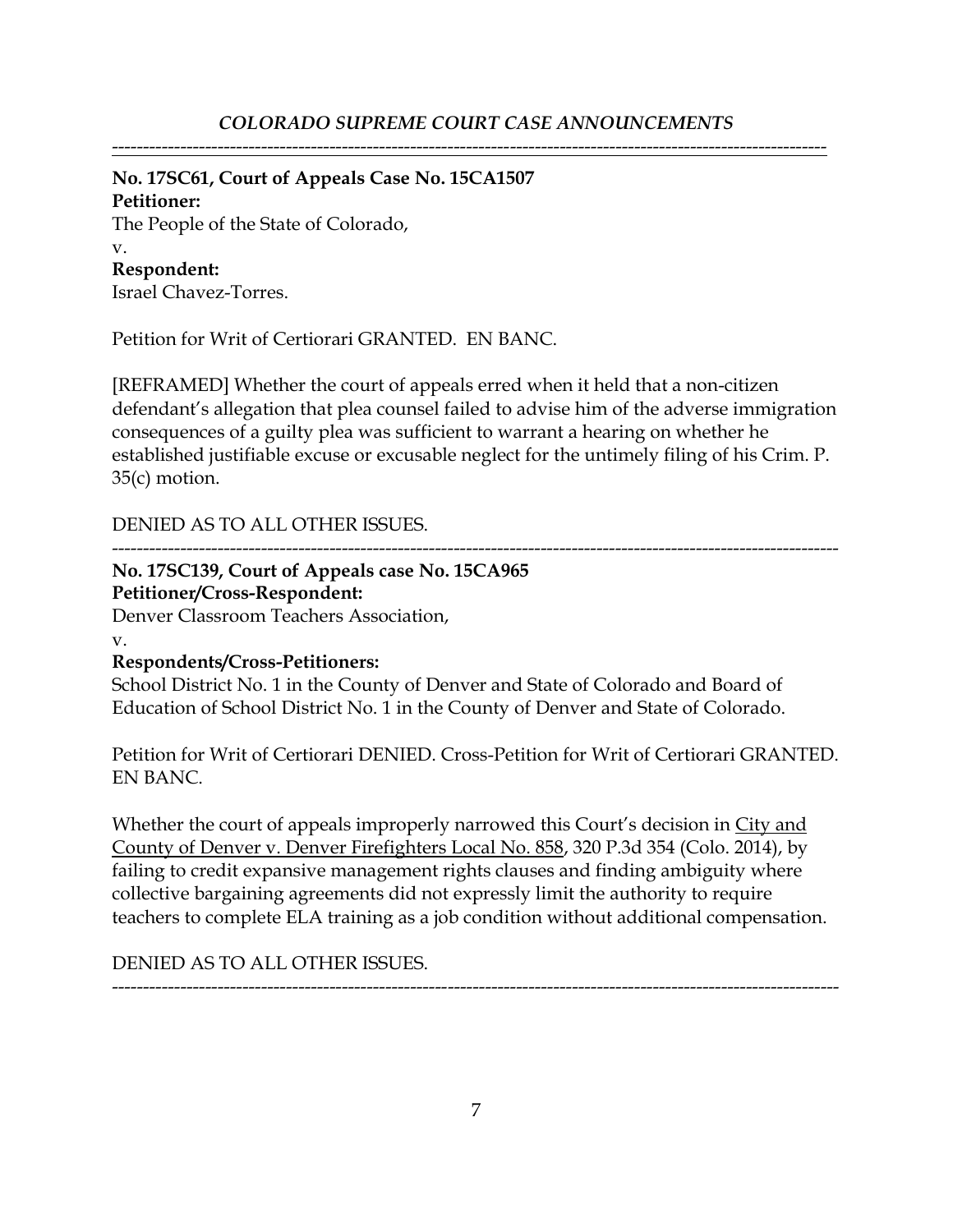-------------------------------------------------------------------------------------------------------------------

# **No. 17SC241, Court of Appeals Case No. 13CA239**

**Petitioner:**

#### C. Randel Lewis, solely in his capacity as Receiver, v.

## **Respondent:**

Steve Taylor.

Petition for Writ of Certiorari GRANTED. EN BANC.

[REFRAMED] Whether, as a matter of first impression in Colorado, the court of appeals erred by holding that Colorado's Uniform Fraudulent Transfer Act permits an innocent investor who profited from his investment in a Ponzi scheme to keep some of the profit based on the time value of money as "reasonably equivalent value" for the profit.

## DENIED AS TO ALL OTHER ISSUES.

---------------------------------------------------------------------------------------------------------------------

## **No. 17SC346, Court of Appeals Case No. 15CA852 Petitioner:** James C. Mason, v. **Respondents:**

Farm Credit of Southern Colorado, ACA and Farm Credit of Southern Colorado, FLCA.

Petition for Writ of Certiorari GRANTED. EN BANC.

[REFRAMED] Whether the court of appeals erred in considering only the claims in respondent's original complaint, ignoring its amended complaint, to determine whether petitioner, a party joined as a defendant in the amended complaint, was entitled to a jury trial under C.R.C.P 38(a).

DENIED AS TO ALL OTHER ISSUES.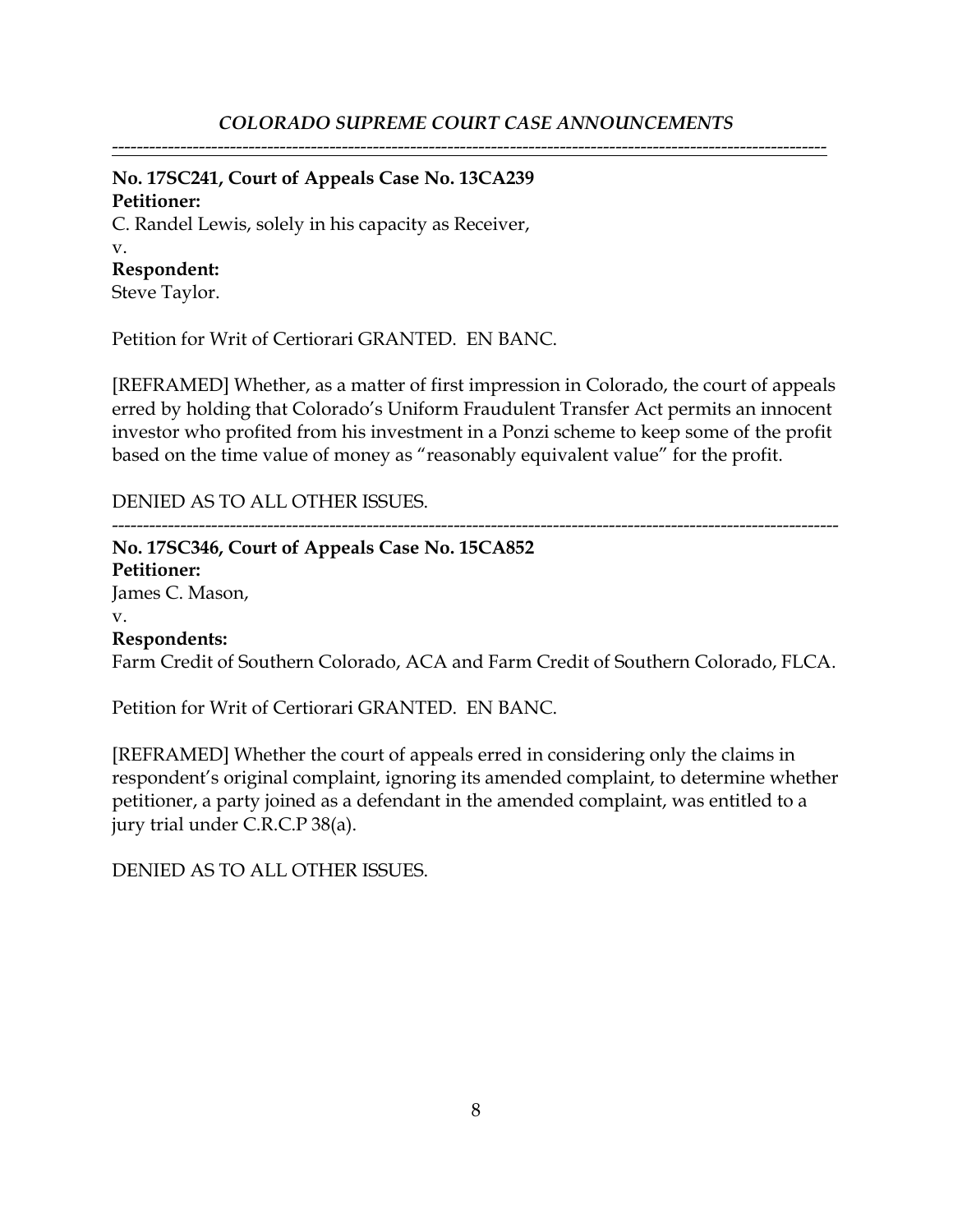-------------------------------------------------------------------------------------------------------------------

## **DENIED PETITIONS FOR WRIT OF CERTIORARI**

| No. 16SC146, El Paso County District Court Case No. 15CV30815 |  |
|---------------------------------------------------------------|--|
| <b>Petitioner:</b>                                            |  |
| Joseph Johnson,                                               |  |
| V.                                                            |  |
| Respondent:                                                   |  |
| The People of the State of Colorado.                          |  |
| Petition for Writ of Certiorari DENIED. EN BANC.              |  |
| No. 16SC696, Court of Appeals Case No. 13CA75                 |  |
| <b>Petitioner:</b>                                            |  |
| Diann Heart Adorno,                                           |  |
| v.                                                            |  |
| Respondent:                                                   |  |
| The People of the State of Colorado.                          |  |
| Petition for Writ of Certiorari DENIED. EN BANC.              |  |
| No. 16SC863, Court of Appeals Case No. 14CA2132               |  |
| Petitioner:                                                   |  |
| David L. Adams,                                               |  |
| V.                                                            |  |
| Respondent:                                                   |  |
| The People of the State of Colorado.                          |  |
|                                                               |  |

Petition for Writ of Certiorari DENIED. EN BANC.

## **No. 16SC910, Court of Appeals Case No. 15CA1218 Petitioner:** Larry W. Martin, v. **Respondents:** Arapahoe County Court, The Honorable Christina Apostoli, and The Honorable Bonnie Heather McLean.

Petition for Writ of Certiorari DENIED. EN BANC.

---------------------------------------------------------------------------------------------------------------------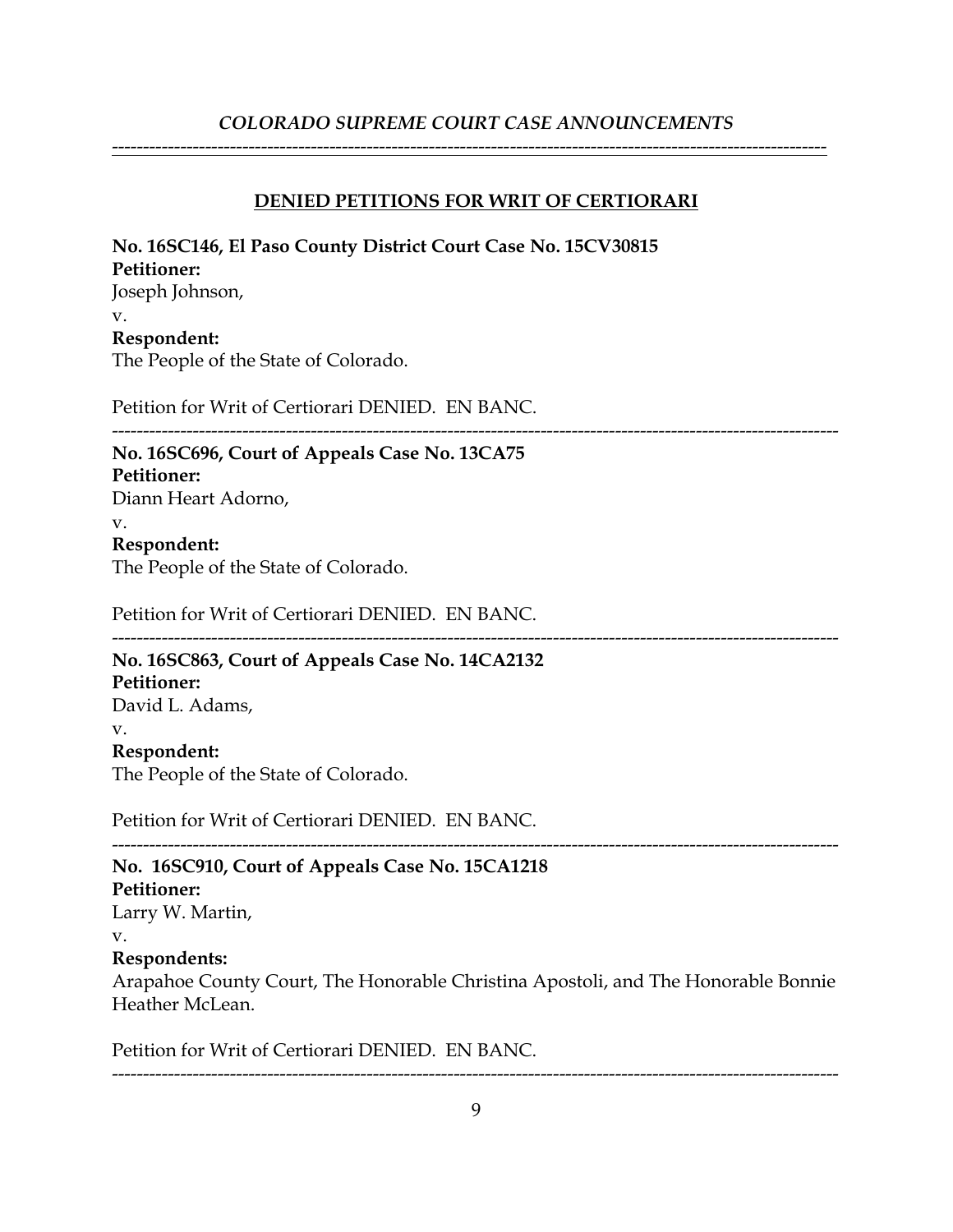# **No. 16SC950, Court of Appeals Case Nos. 14CA1435 and 14CA1436**

**Petitioner:** Valerie Christine Harris, v. **Respondent:**

The People of the State of Colorado.

Petition for Writ of Certiorari DENIED. EN BANC.

## **No. 17SC1, Adams County District Court Case No. 16CV31247**

**Petitioner:** Jose Felix-Castillo, v. **Respondent:** The People of the State of Colorado.

Petition for Writ of Certiorari DENIED. EN BANC.

---------------------------------------------------------------------------------------------------------------------

---------------------------------------------------------------------------------------------------------------------

---------------------------------------------------------------------------------------------------------------------

## **No. 17SC48, Court of Appeals Case No. 14CA1383 Petitioner:** Jonathan Ralph Shank, v. **Respondent:** The People of the State of Colorado.

Petition for Writ of Certiorari DENIED. EN BANC.

**No. 17SC54, Court of Appeals Case No. 15CA1093 Petitioner:** Francisco Barragan-Piedra, v. **Respondent:** The People of the State of Colorado.

Petition for Writ of Certiorari DENIED. EN BANC.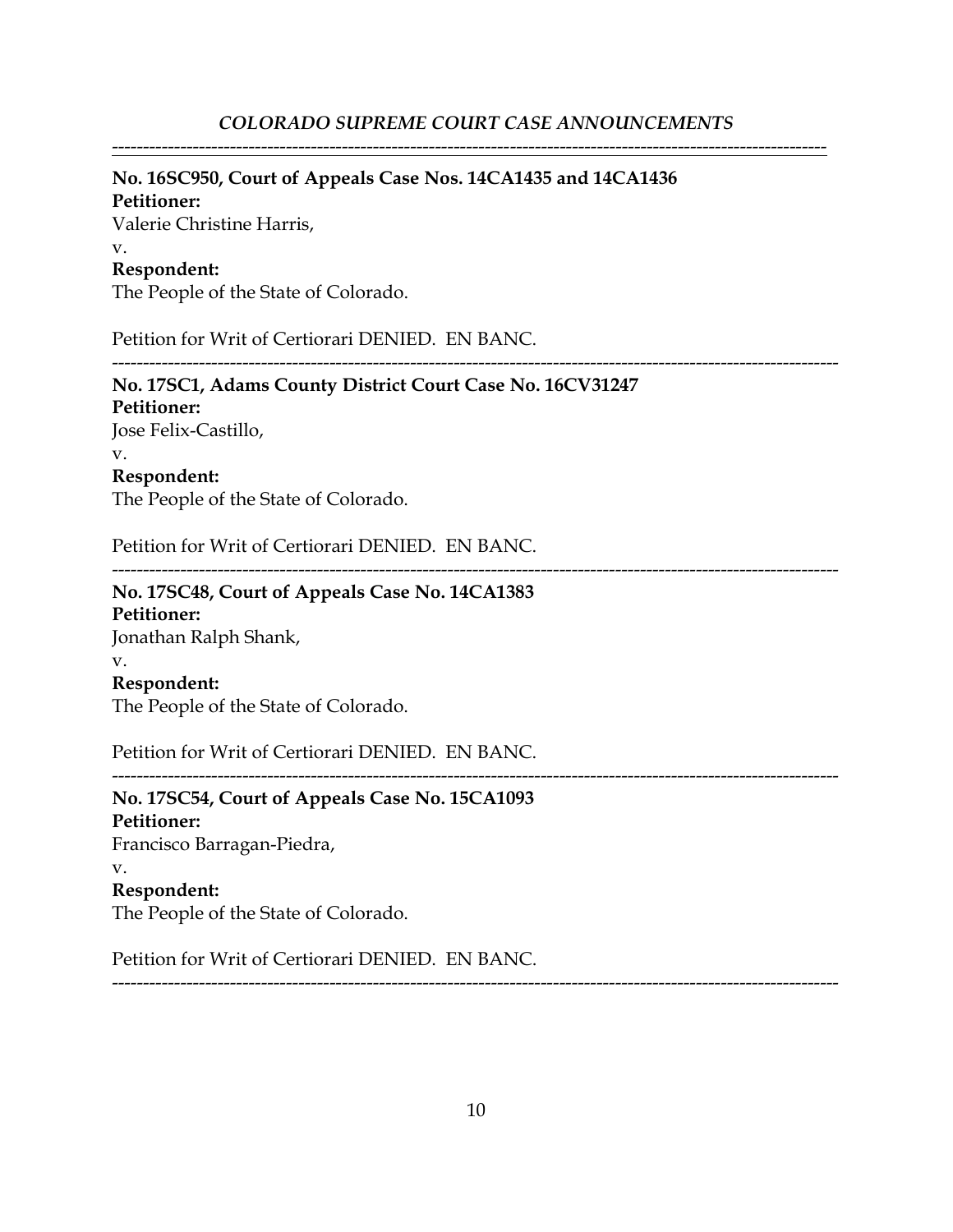## **No. 17SC92, Court of Appeals Case No. 14CA2127**

**Petitioner:** Rollin Michael Oliver, v. **Respondent:**

The People of the State of Colorado.

Petition for Writ of Certiorari DENIED. EN BANC.

--------------------------------------------------------------------------------------------------------------------- **No. 17SC107, District Court, City and County of Denver, Case No. 16CV30902 Petitioner:** Paul Ray, v. **Respondent:** The People of the State of Colorado.

Petition for Writ of Certiorari DENIED. EN BANC.

JUSTICE MÁRQUEZ would grant as to the following issue:

Whether the district court erred when it concluded the officers' warrantless entry into Mr. Ray's apartment was justified by the emergency aid exception to the warrant requirement.

JUSTICE BOATRIGHT would grant as to the following issues:

Whether the appeal bond factors in section 16-4-202(1), C.R.S. apply to bail imposed by a county court granting a stay of execution pending appeal of a county court judgment pursuant to section 16-2-114(6), C.R.S. and Crim. P. 37(f).

Whether the district court erred in affirming the county court's \$100,000 cash only bail order as part of a stay of execution pending appeal because it is tantamount to complete denial of bond and is contrary to People v. Steen, 318 P.3d 487 (Colo. 2014) in which this Court recognized a mandatory stay of execution is necessary to remove "the specter of a useless appeal."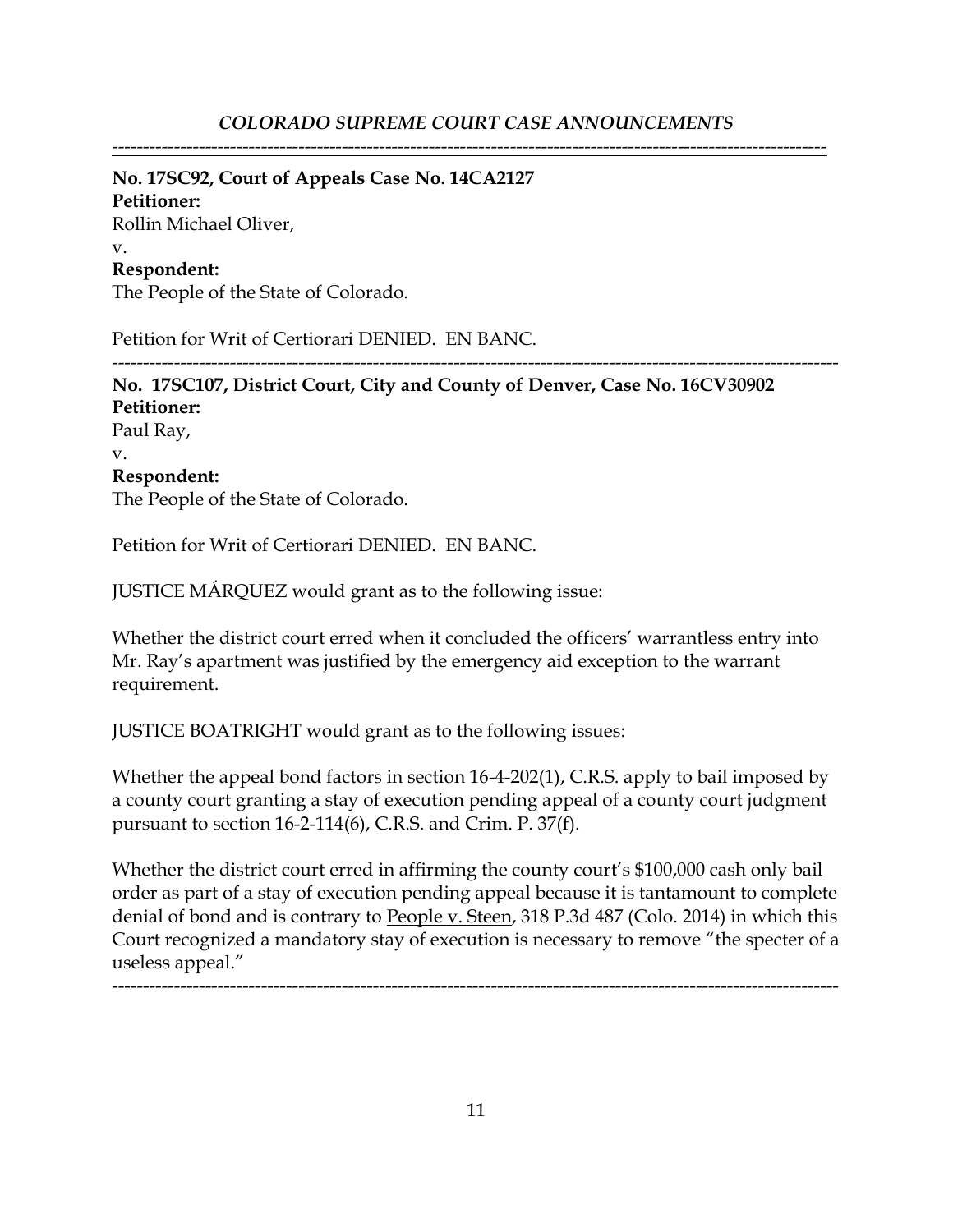-------------------------------------------------------------------------------------------------------------------

## **No. 17SC154, Court of Appeals Case No. 15CA1159**

## **Petitioners:**

Citizens for Quiet Skies, Kimberly Gibbs, Timothy Lim, Suzanne Webel, John Behrens, Carla Behrens, and Richard Dauer,

---------------------------------------------------------------------------------------------------------------------

#### v.

## **Respondent:**

Mile- Hi Skydiving Center, Inc.

Petition for Writ of Certiorari DENIED. EN BANC.

#### --------------------------------------------------------------------------------------------------------------------- **No. 17SC215, Court of Appeals Case No. 15CA746**

# **Petitioner:**

Kevin James Bauserman,

# v.

**Respondent:**

The People of the State of Colorado.

Petition for Writ of Certiorari DENIED. EN BANC.

# **No. 17SC234, Court of Appeals Case No. 14CA109**

**Petitioner:** Beverly Lurena Quintana, v. **Respondent:** The People of the State of Colorado.

Petition for Writ of Certiorari DENIED. EN BANC.

# **No. 17SC311, Court of Appeals Case No. 15CA50 Petitioner:** Randall Eric Leverton, v. **Respondent:** The People of the State of Colorado.

Petition for Writ of Certiorari DENIED. EN BANC.

---------------------------------------------------------------------------------------------------------------------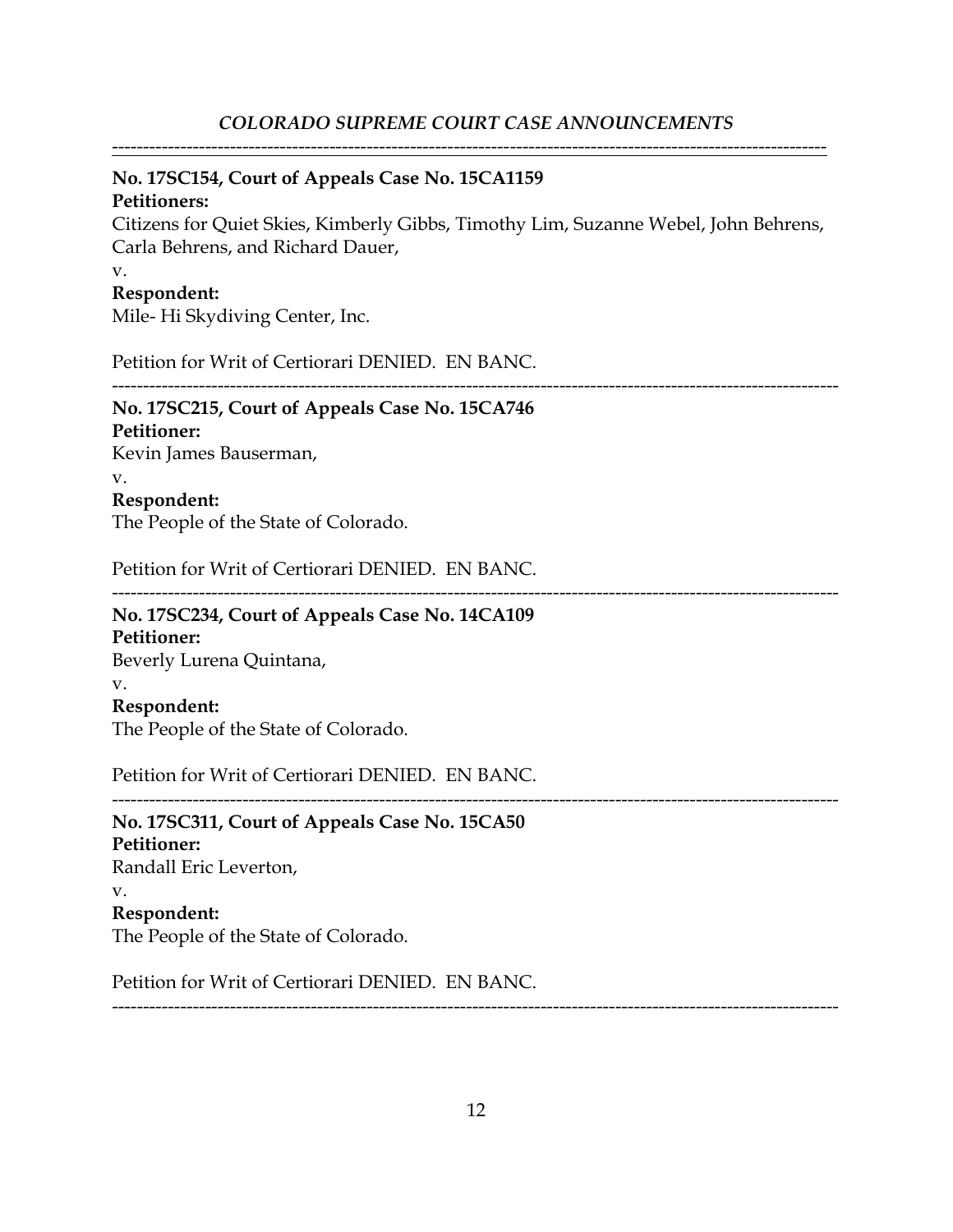## **No. 17SC327, Court of Appeals Case No. 15CA2132**

**Petitioner:** Michael Woodard,

#### v.

## **Respondent:**

International Network Inc., a Colorado corporation.

Petition for Writ of Certiorari DENIED. EN BANC.

## ---------------------------------------------------------------------------------------------------------------------

# **No. 17SC343, Court of Appeals Case No. 13CA1605**

**Petitioner:** Daryl Dwayne Thompson, v. **Respondent:**

The People of the State of Colorado.

Petition for Writ of Certiorari DENIED. EN BANC.

---------------------------------------------------------------------------------------------------------------------

# **No. 17SC365, Court of Appeals Case No. 14CA917**

**Petitioner:** Darren Wayne English, v.

## **Respondent:**

The People of the State of Colorado.

Petition for Writ of Certiorari DENIED. EN BANC.

## **No. 17SC370, Court of Appeals Case No. 16CA539 Petitioner:**

John Joseph Espinoza, as father and next friend of John Joseph Espinoza, III, a minor child,

v.

## **Respondents:**

Jerusha Lev, M.D.; Patrick J. Maloney, M.D.; and Amy Starr, M.D.

Petition for Writ of Certiorari DENIED. EN BANC.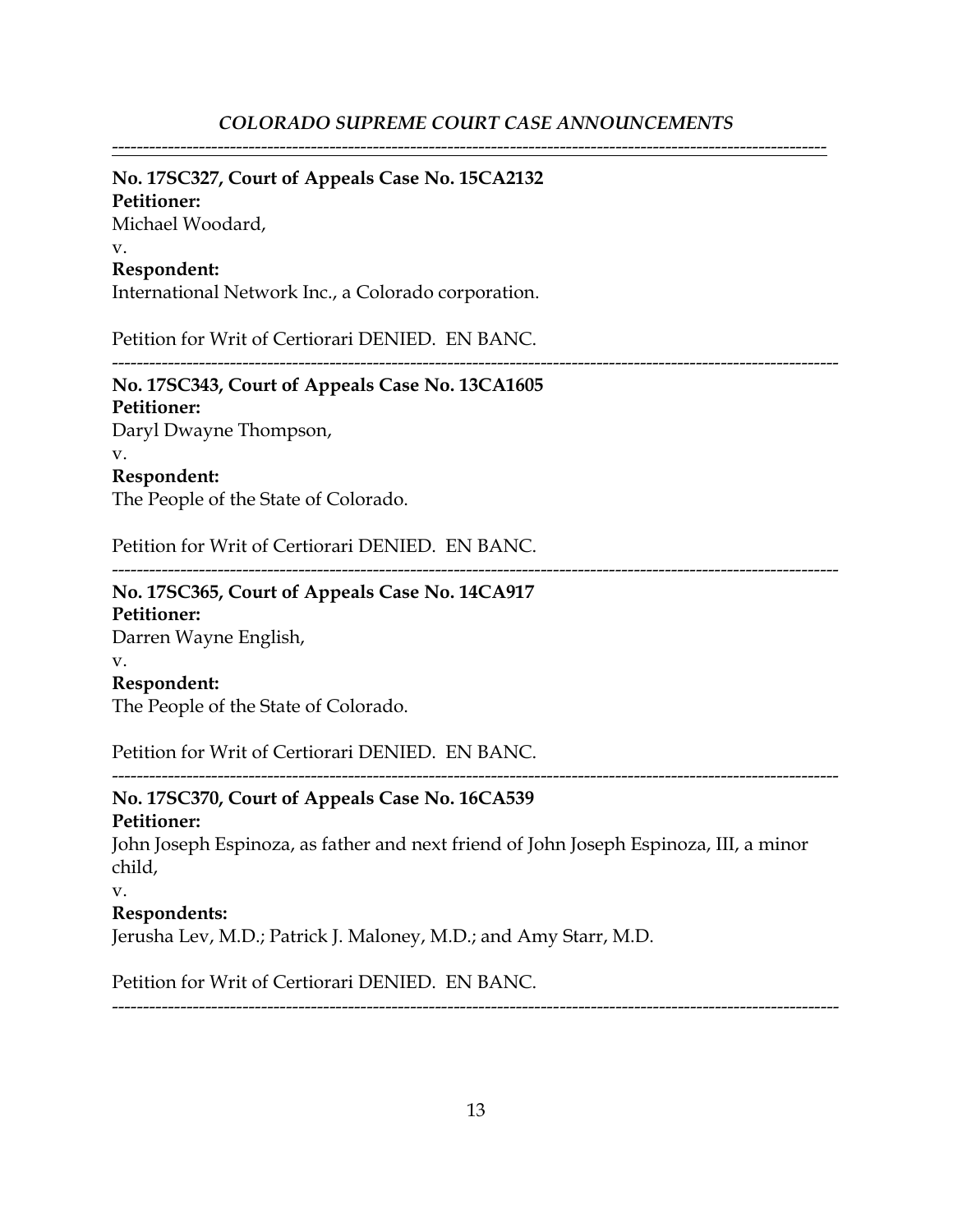# **No. 17SC388, Court of Appeals Case No. 14CA1331**

**Petitioner:**

Leroy Salas, v.

## **Respondent:**

The People of the State of Colorado.

Petition for Writ of Certiorari DENIED. EN BANC.

---------------------------------------------------------------------------------------------------------------------

**No. 17SC396, Court of Appeals Case No. 15CA1747 Petitioner/Cross-Respondent:** Michael Henry Post, v.

**Respondent/Cross-Petitioner:** The People of the State of Colorado.

Petition and Cross-Petition for Writ of Certiorari DENIED. EN BANC.

---------------------------------------------------------------------------------------------------------------------

---------------------------------------------------------------------------------------------------------------------

**No. 17SC402, Boulder County District Court Case No. 16CV30880 Petitioner:** Joseph Loften, v. **Respondent:** The People of the State of Colorado.

Petition for Writ of Certiorari DENIED. EN BANC.

**No. 17SC423, Court of Appeals Case No. 16CA488 Respondent:** The People of the State of Colorado, **In the Interest of Petitioner:** T.M.A.

Petition for Writ of Certiorari DENIED. EN BANC.